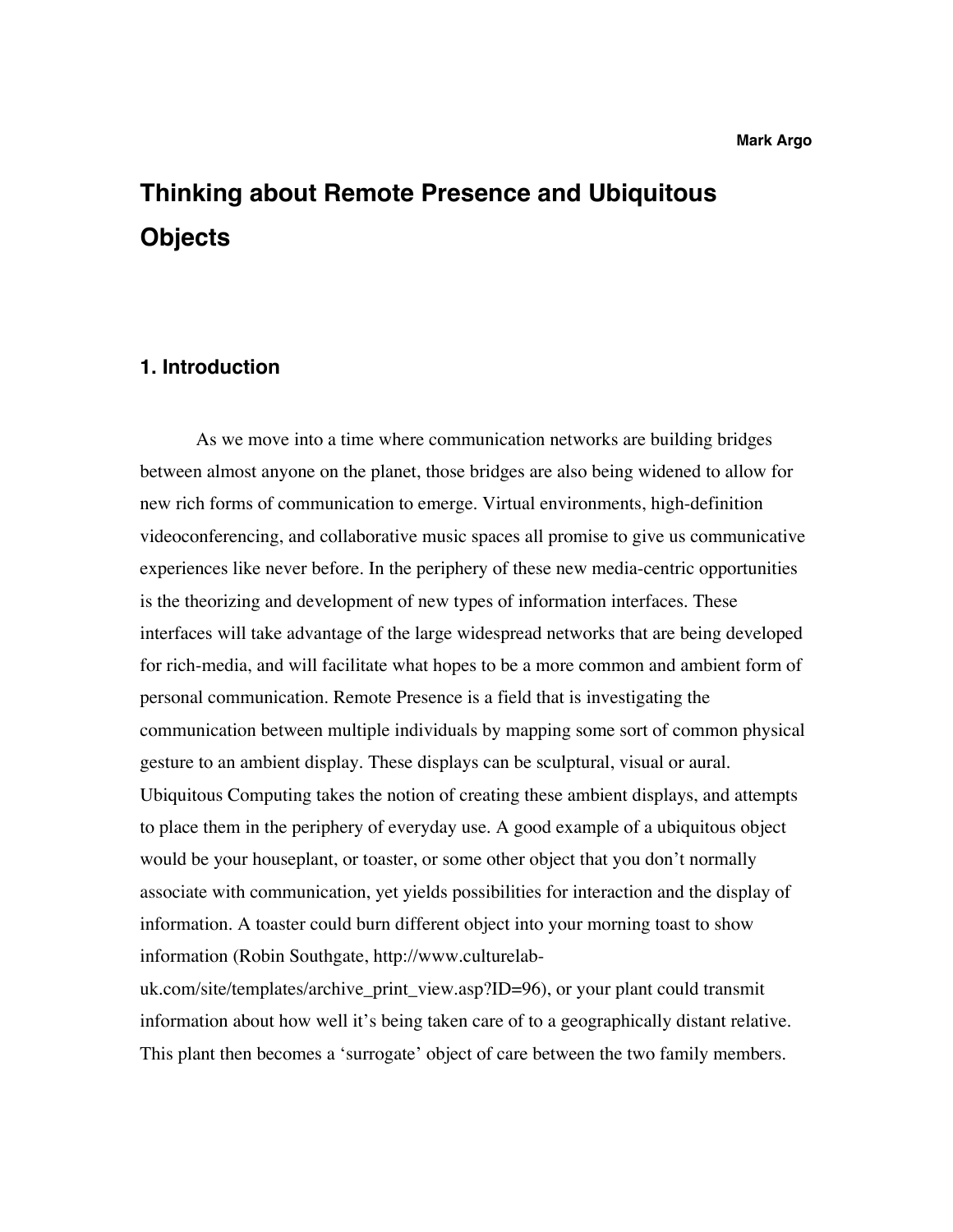These new objects will not only enable new methods of creating and maintaining personal relationships, but also indicates a possibility to change the way that we interact with each other face to face. If ambient communication can convey basic information, such as the proximity of a friend or loved one to a networked object, then emphasis on personal verbal communication could result in stronger relationships. Of course, this is all theory, but it is a theory that several researchers are placing a lot of interest in. It has been a long-term goal of artists and researchers to find ways in which technology can be used to instigate and strengthen human-to-human interaction, and the omnipotence of computers networks are providing the paths toward that goal.

Through the proposal of a concept, I will be looking at currents interests and projects involving remote presence and ubiquitous computing in search of techniques or considerations for research and design. As well, I will discuss development directions in these respective fields, and attach notes that pertain to the development of my concept.

## **2. Concept**

In a fully-networked and digital culture synchronous and continuous communication between individuals will not only be a reality, but a given. Even in today's culture, preteens enjoy the constant synchronous communication between school friends via instant messaging, either on personal computers or their mobile phones. In tomorrows generation this concept of communication will be assumed as average during the developmental process from infant to preteen. During this developmental period one particular human relationship is most important to the child, that to the parent or primary caregiver (guardian). In most cases, this relationship is broken during the day by the necessity for the parent to work away from home, or travel. My goal is to create objects that provide a constant synchronous communication between the parent and child, while instituting in the child the notion of creating relationships with others through these communication devices. In essence, teaching the child how to communicate abstractly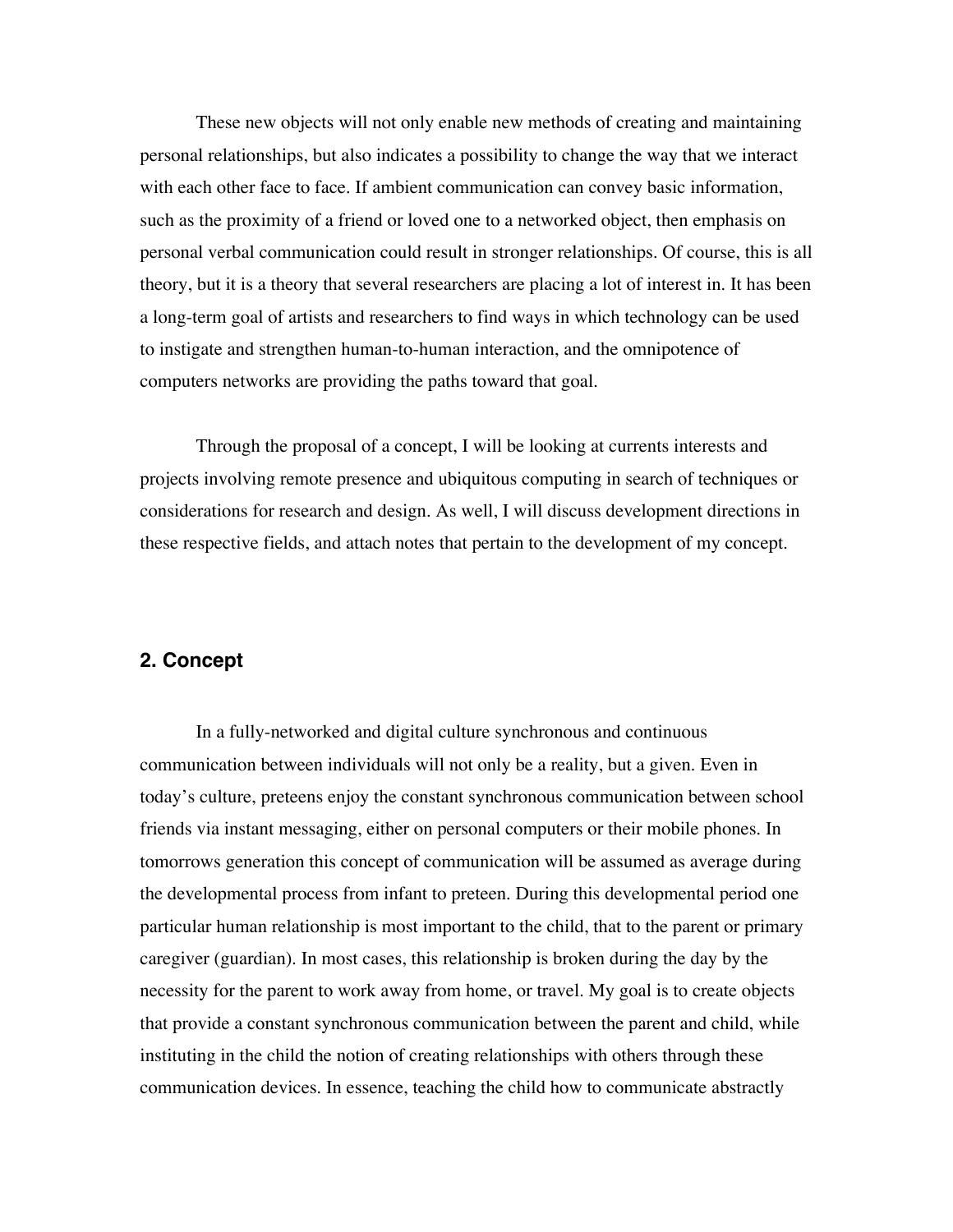(non-verbal, non-textual). These objects will hopefully strengthen the parent-child relationship during these periods of geographic separation.

## **3. Approach**

Upon doing my research on this concept I have come across several artists and researcher who have been formulating an approach to researching and designing a ubiquitous networked object. It is difficult to separate the two, since they aren't done consecutively but rather concurrently towards the goal of a final project. The research feeds the design, which in turn feeds the research and on and on until completion. Observation and Invention, a method originally developed by IDEO and is mentioned by Konrad Tollmar in his "Virtually Living Together", uses the feedback between research and prototyping to develop scenarios and metaphors, and has proven quite successful in the creation of many smart interfaces and interactions. However I will attempt to do my best at separating the two elements of development and then relate them to my concept.

### **Research Considerations**

What do we want to create? The object that we want to create is a communication device. Beginning with this understanding, we can build a library of relationships that people have with pre-existing communication technologies. How have these devices changed their communication habits? How have these new habit changed the relationships with the people they're communicating with? One problem of modern communication technologies is that it has left us devoid of the "sensual and the emotional response". Is this a goal, and how can these devices contribute this sensation of presence? It is important to understand the nature of communication and how it has affected the relationship between people before beginning to focus research on more specific issues.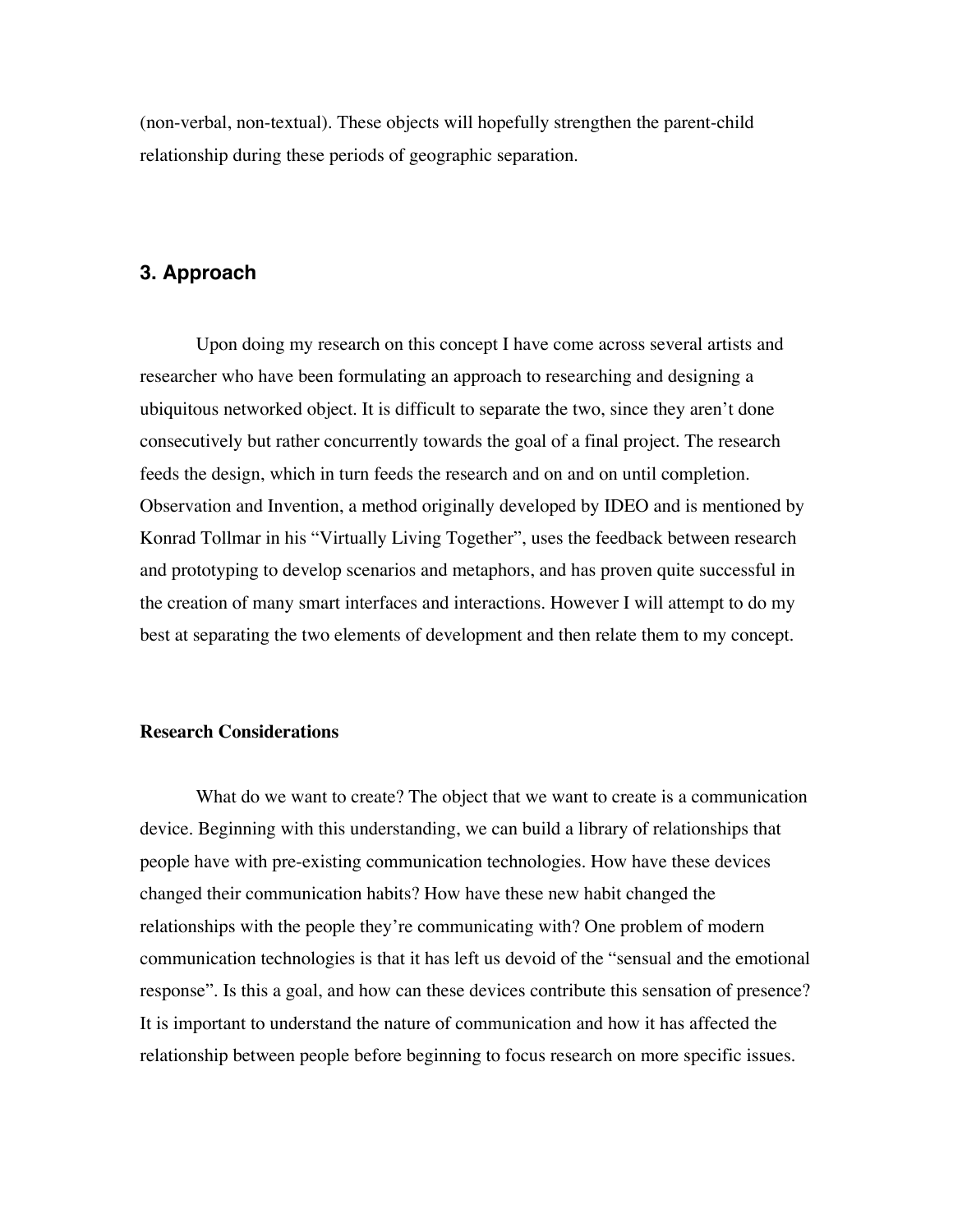With a library of interactions to investigate, we can begin to make our action more concrete. Where is it taking place? Who will the users be? What will be the relationship between those users? Let the library be a guide to understand what technologies succeed in achieving the type of interaction your device would enlist. Once an understanding of the environment and interaction has been developed, scenarios for user testing can be devised. One technique applied in "Virtually Living Together" was the use of rapid ethnography to build models of technology usage in a home. Surveying the way in which technology is absorbed into the household, how those members use communication technology in their daily routines, and the location of these devices in the home will inform the scenarios, and recommend changes in the action or environment associated with the object.

Doing real world user testing of such a type of devices provides several challenges. It can be argued that the effects of a communication technology on a relationship can't be quantified in a matter of weeks, rather months to show any sort of development. A key factor of this is assuring that the technology attempts to be truly ubiquitous in the subject's daily routines, so that the routine does not get disturbed. As Tollmar has shown in his '6<sup>th</sup> Sense' project, observations can be made in a short period of time of the immediate effects that the new technology has had. By reading excerpts from his subject's comments, the majority of the affects were positive but it only hints that the new device will sustain that positive result. Again, by researching the long term effects of new communication technology such as instant messaging, we will be able to make a better hypothesis of long term results.

Other research questions: When do people feel the object will interfere with their private life? Will the ambiguity of the ambient device leave one with the longing for practical discussion, or will it make people feel more contented, and less needing of practical interaction?

### **Notes on research considerations specific to my cause:**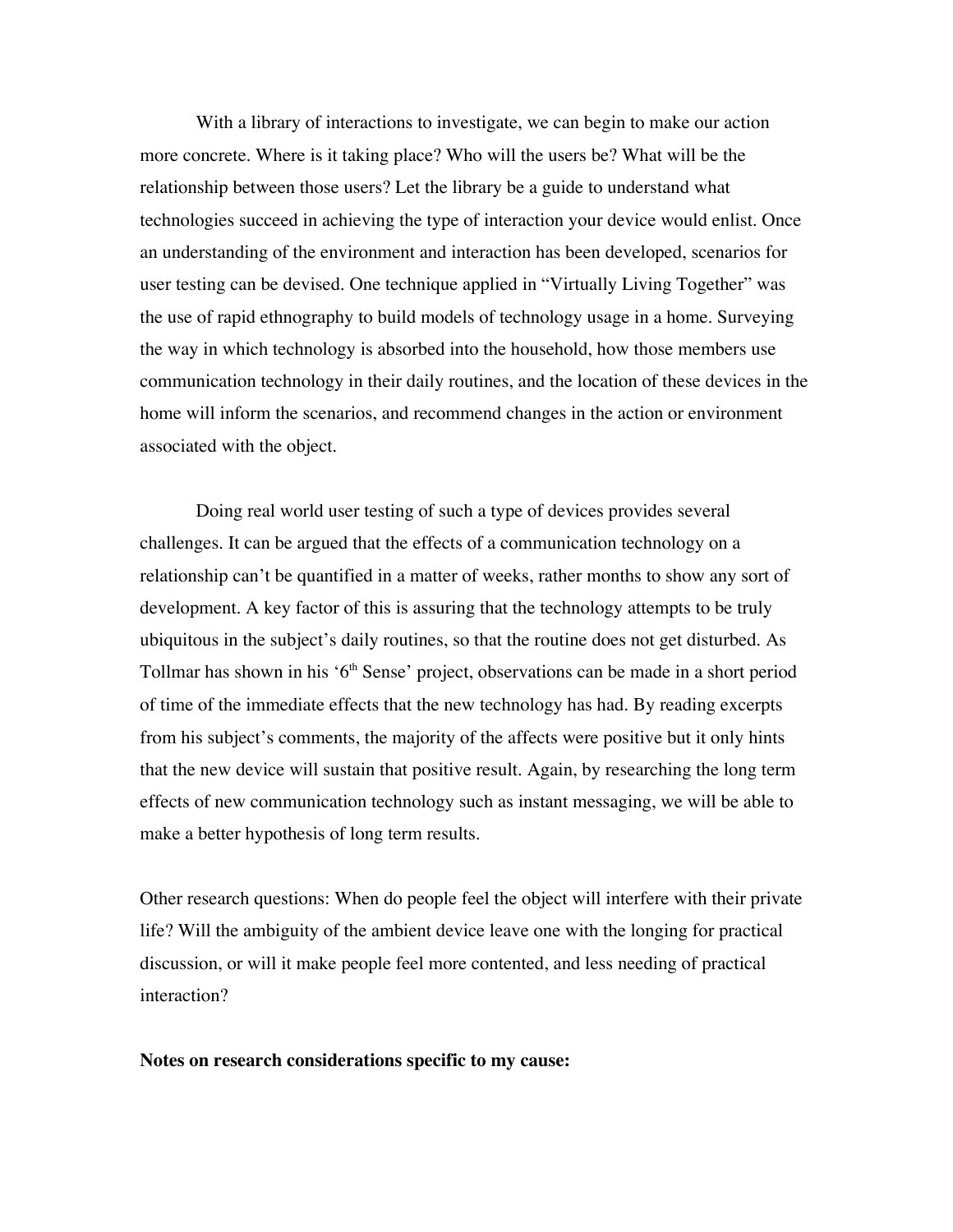- Determining the levels of cognition of the child. Will they be able to recognize the object as a surrogate for the parent? Or will it just be an object. What will have to take place in order to develop that understanding. See ' $6<sup>th</sup>$  Sense' by Tollmar, giving instructions and an initialization routine that serves a double purpose of a) technically familiarizing the user to the object, b) directing an action and initializing the forming of a relationship.
- Is the parent at play when at work? How can you map non-direct gestures of the parent to the device? The reading/checking of email, the use of a stapler, getting up from or returning to a desk.

## **Design Considerations**

When designing an interaction one does traditionally consider an industrial approach. Research and scenario building are usually the key factors. Yet, Tollmar indicates that it was the industrial approach of building successive prototypes that yielded the most positive results. These stages of prototyping are described as:

- a) Concept prototypes, that make it possible to demonstrate an idea in shape, color and weight.
- b) Demonstrational prototypes which are normally constructed for specific purposes and work best as exhibitions
- c) Functional prototypes thus make it possible to test and evaluate certain aspects of the design solutions
- d) Evaluation prototypes, final, make it possible to carry out field tests.

While Tollmar's group was pre-informed by months of scenario-based research, this method was probably most effective because it allowed for the designers to make more intuitive design decisions, which quickly led to user feedback, which would inform the next revision. This also allows style to evolve out of the environment, users and type of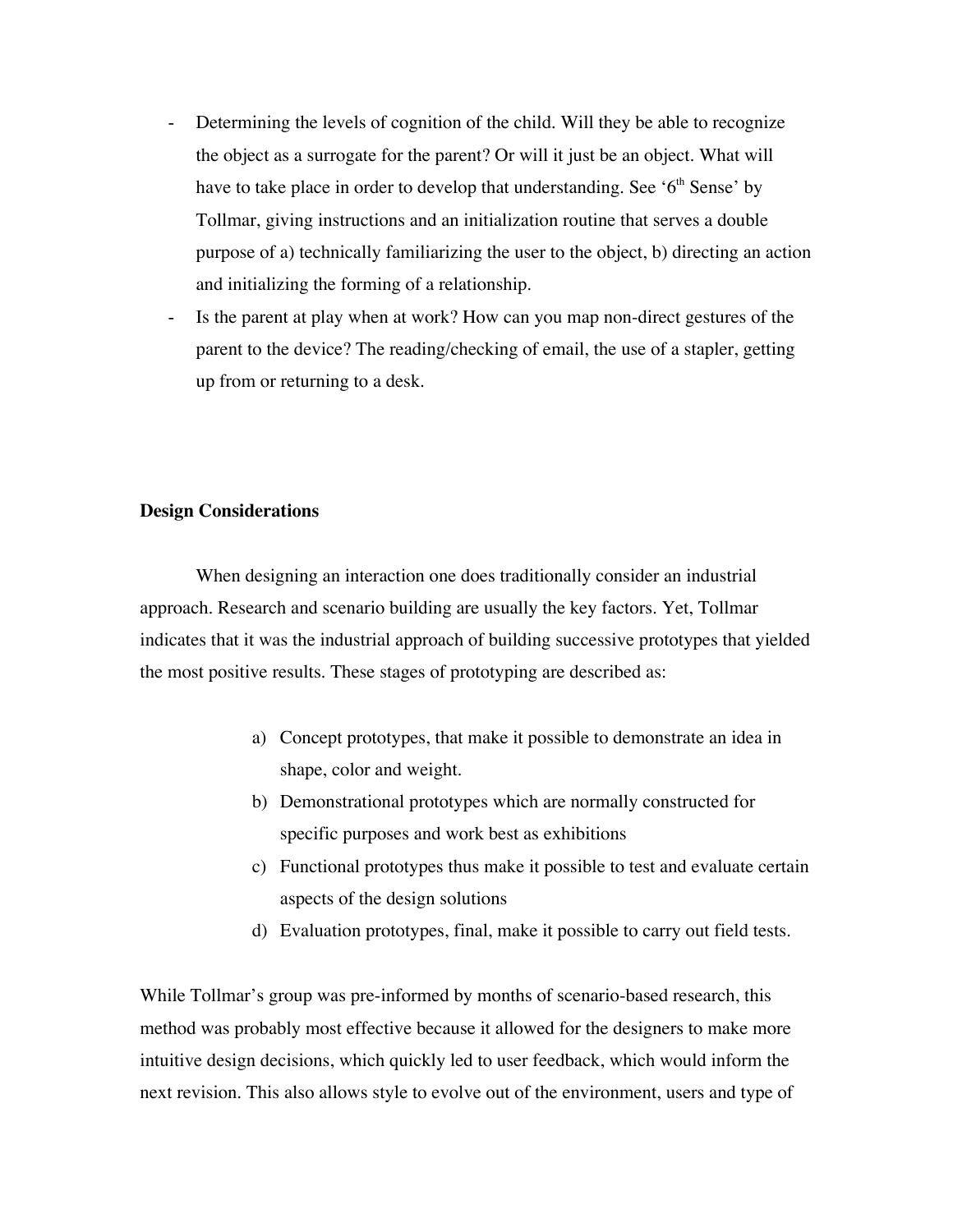interaction of the previous prototypes. A quick, natural evolution. This isn't meant to detract from the value of research, since it is the research that will inform the nonphysical elements of the object such as the human relationships that are mediated through it.

Brenda Laurel suggests the opposite, that one should "focus on designing the action. The design of objects, environments, and characters is all subsidiary to this central goal". In the case of these 'telematic emotional communication' devices, we aren't just designing the action, but the emotion as well. These elements will indicate choices in environment and user, considering that these aren't predetermined by the concept as is my case, which then allows for a footprint for mapping the physical features of the object to the function. The key features for mapping are sound, shape, color, movement, texture and size and these should relate to the gesture and emotion associated with the object.

One of the informative implications put forth by Tollmar, is the objects eventual loss of novelty. How do we design an object so that it retains its place in the household even after the action associated with it no longer takes place. How can it hold onto the memory of the relationship that it mediated? Or if that isn't the case, then could it have an alternate functionality? I believe that size, style and quality are major proponents of this, which strengthens the idea of an industrial design approach.

Other design questions: Dealing with intrusion, can the object be turned off if or when the user feels uncomfortable of its presence?

#### **Notes of design considerations specific to my cause:**

- What materials can I use that are non-toxic and child safe?
- What shapes will be the most pleasing to the eye. How can I direct the child's attention towards the responsive elements of the controller?
- Will this be a tool for monitoring?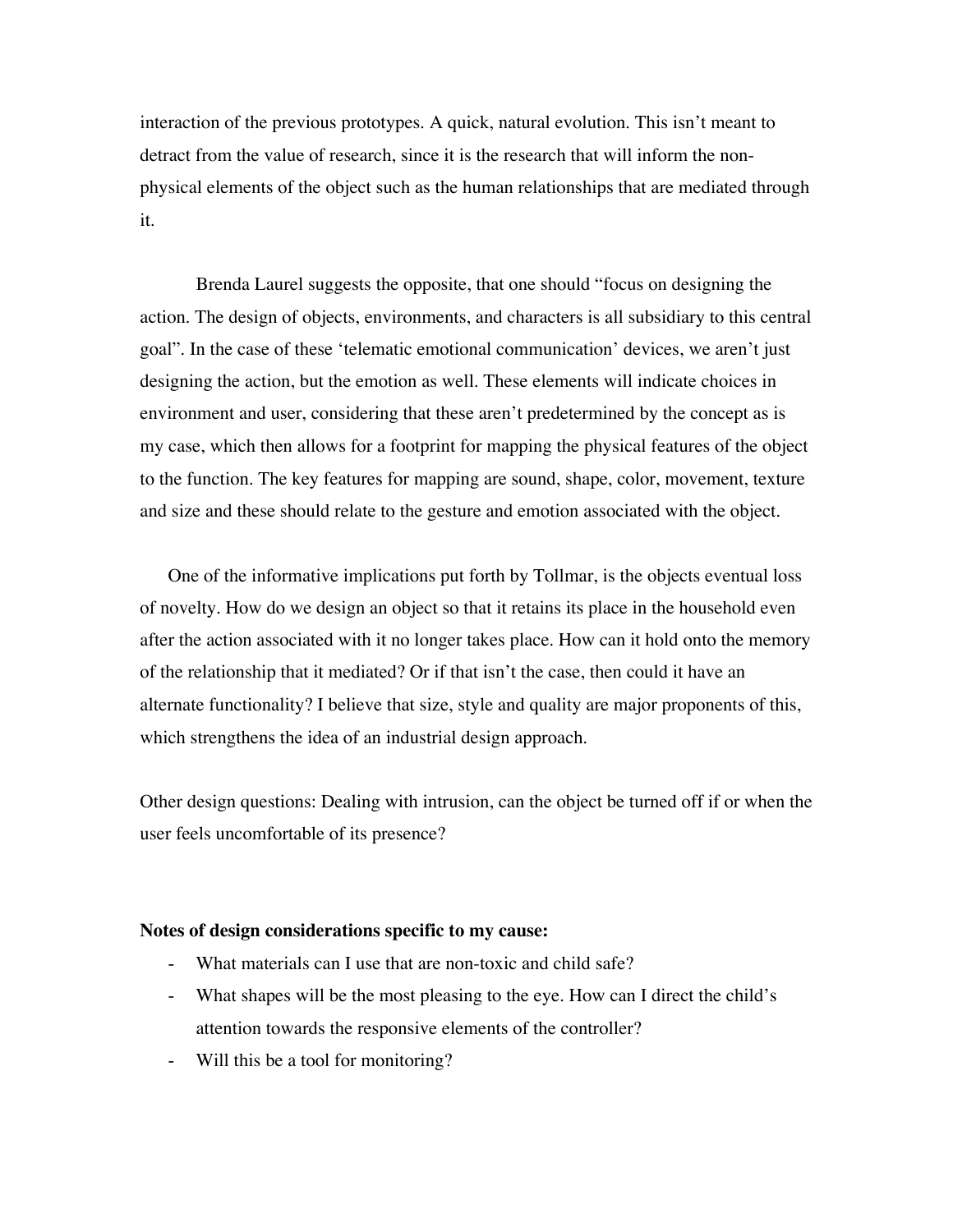- Is the focus the connection between the toy and the token? Or the toy as an exploration of shape, color and sound via light and music? It will have to succeed at that in order to be successful. Investigate the current toys that are available that will that quotient.
- How will the design affect the relationship with the toy… 2 things must be understood, that a) the toy is a surrogate, b) the toy is for musical exploration. Hence the sound and the stimulation must come from within the object.
- A jingle being associated with the parent. Developing a musical language that will symbolize identity. Be with the child and play a musical phrase, then reenact that phrase remotely. The phrase could serve as your identity.
- Use of color to distinguish modes of interaction. Warm when the parent is communicating through it and cooler when the child is manipulating it.

## **4. Conclusion**

After a project has been realized, there is still the question: will this work? Tireless research, and endless redesigns can put your object on the right path but there will always be unpredictable results based on the way that the object is used in its initial days of use, and how it will be used in the long term. In his papers, Tollmar employs one method for beginning the interaction with the new communication device, and hints at a design consideration for embedding longevity in the types of communication.

During his  $6<sup>th</sup>$  Sense' research, he was faced with the problem of helping the users relate to the new communication device. One aid was to provide a story that related the object to an old fable where villages would use lamps to indicate one's presence to indicate the state of the home. The second aid was what Tollmar refers to as a 'ritual' during the installation of the lamps where the users are lead though instructions to 'call' or initiate the communication process with each other. Although this is guised as a 'simple function test', it forces the two users to simultaneously communicate via the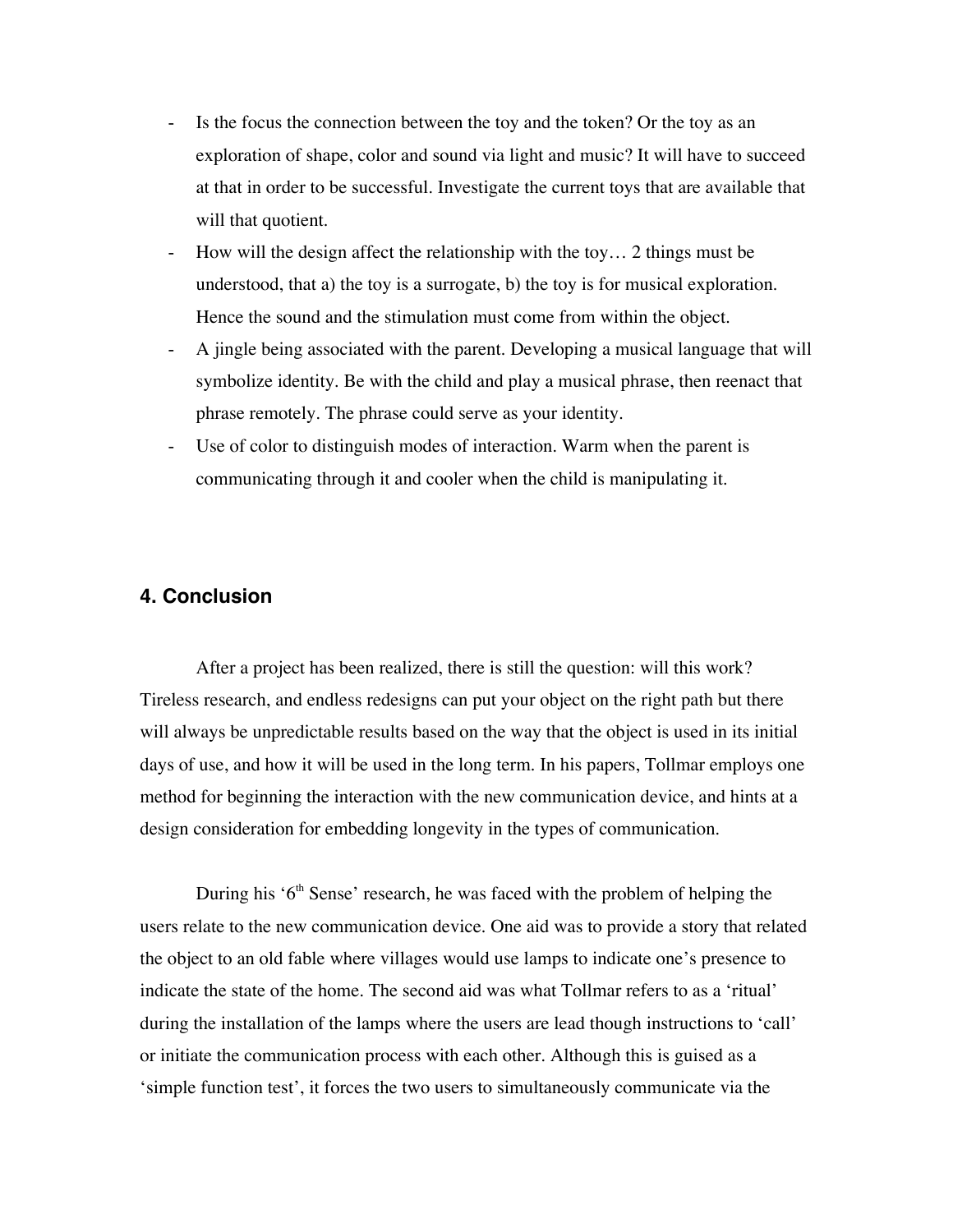surrogate in a direct manner. This immediately shows them the types of responses they will get from the object, and establishes the beginning of a communication language to refer to when the interaction becomes more ambient (and less directed).

Towards the end of "Virtually Living Together", Tollmar makes some comments on future media mappings where he states his hypothesis is 'that adaptively is the core key'. During his research he noted that some families had created 'personal code languages' to communicating through beepers. This was made possible because the flexible use of the beeper allowed personalized codes to be created by a community of users. Tollmar runs with the idea saying:

"Our idea is to provide a basic language that is very easy to understand, and at the same time make possible to develop a new shared language that is based on touch, gestures, light, heat and sound. Using this approach we might start to understand how to enable emotional communication in new telepresence media."

This idea would allow 'telematic emotional communication' to evolve out of years of real-life use, and would enable communities to develop their own forms of emotional communication that is pertinent to their relationships. Attempting to embody a freedom of language in a future device might increase its longevity and relevance in the future of these fields.

What I have attempted to create is a summary of techniques and considerations from the point of view of someone who is contemplating a ubiquitous communication project. While the work of Konrad Tollmar dominates this paper, I feel that his work is by far the most influential and pertinent to the beginning of what is a new art form, a new industry, and a new academia. I believe that these fields are the emergence of media in an enlightened form, and look forward to expanding my knowledge of the participants to this pursuit.